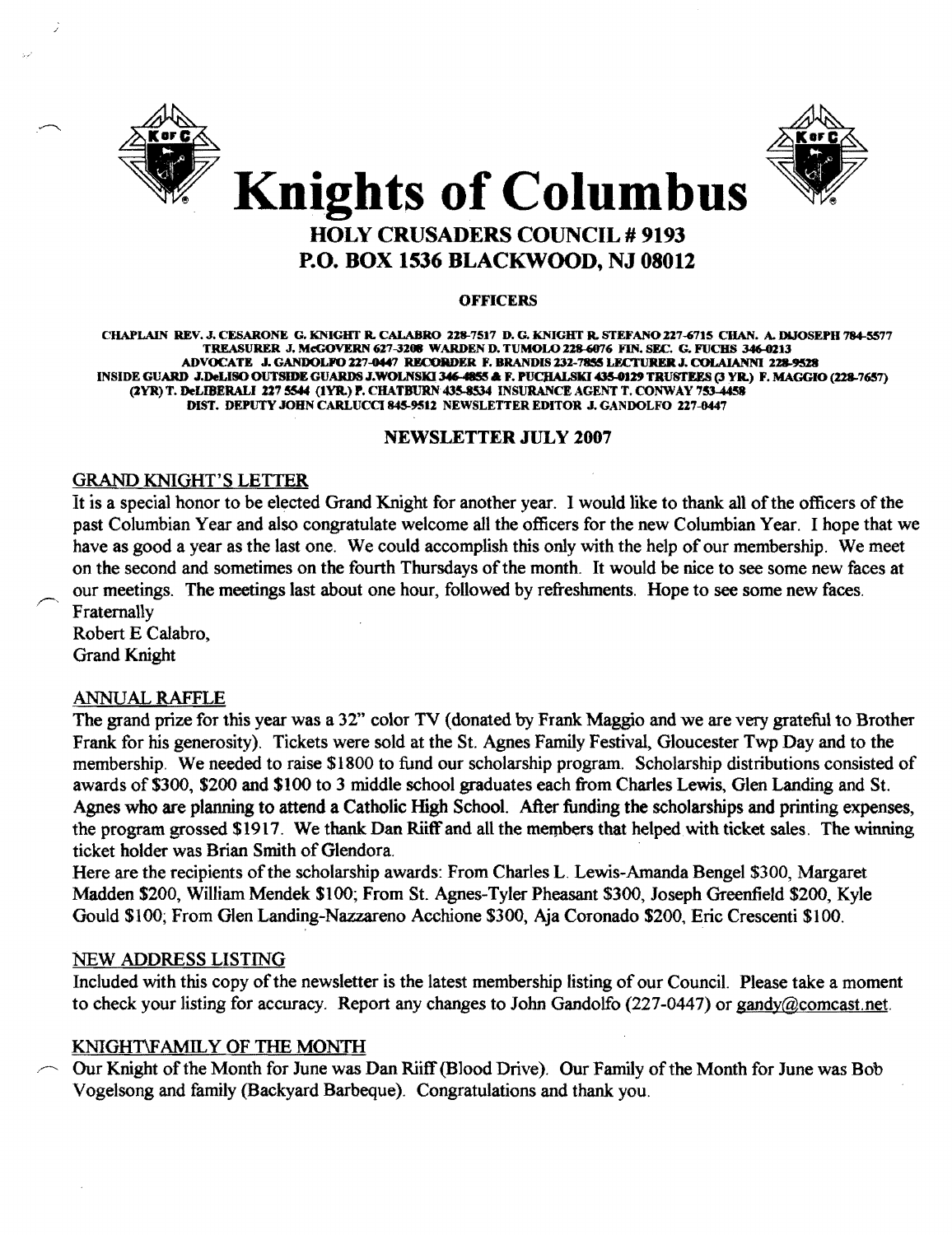#### BLOOD DONOR DRIVE

Our Council will sponsor a Red Cross blood donor drive on Thursday, July 12th from 2 to 8:00 PM in the Parish Center. Blood supplies are always short during the summer vacation season. If you are physically able, come in, roll up your sleeve and give. If you think it might weaken you, Dan Riiff will provide you with dinner to help get you back on your feet. Please try to give. Thank you.

#### (K)NIGHTS AT THE BALLPARK

We are planning a night with the Camden Riversharks on Friday evening, July 20<sup>th</sup>. Tickets are only \$12 and are going fast. The price includes admission to the ballpark, bus transportation, and snacks. The bus will leave the St. Agnes Church parking lot at 5:45 PM. This is a great way to see a good baseball game at an affordable family price. Make your reservations now by calling Dan Riiff (228-0334). This is a good deal and tickets are going fast.

### **BACKYARD BARBEQUE**

On Thursday, July  $26^{\text{th}}$ , Bob & Pauline Vogelsong will once again generously open their home to host an annual backyard barbeque. No meeting on this night. All are invited to join us for swimming, bocce, horse shoes, pin-pong, or just socializing with brother knights and families. Their address is 3 Rainbow Place, Gloucester Twp. (near the comer of Little Gloucester Rd. & Erial Rd.). Starting time will be  $6:00$  PM. If you would like to bring a covered dish or dessert, coordinate with Bob or Pauline. For further information, call (435-0447).

#### CHAPLAIN'S CORNER

Jesus states clearly that He is the vine and we are the branches. The real chosen People of God are all those who are firmly attaches to the Vine, which today is identified with Christ. As long as we remain attached to the Vine, we shall receive all the nourishment we need to make us strong and healthy, and productive of the finest fruit. But if we sin, and thus reject the source of our strength and vitality, we become withered, unproductive branches which

should be picked up and thrown into the fire to be burned. While we still linger in this would, we can do something that wilt restore health and vigor to the branches. We can repent and ask our merciful Lord to nourish us once more with His friendship and love.

#### COUNCIL ELECTIONS

Our annual Council elections were held at our June 14<sup>th</sup> business meeting. The meeting was well attended which indicates strong interest in this important Council responsibility. Here are the results of the election: Grand Knight Bob Calabro, Deputy Grand Knight Bob Stefano, Chancellor, Andy DiJoseph, Warden Dan Tumolo, Treasurer Jim McGovern, Advocate John Gandolfo, Recorder Frank Brandis, Inside Guard Joe DeLiso, Outside Guards Jack Wolnski and Frank Puchalski, and Trustee 3yr Frank Maggio. We congratulate our elected officers and pledge our support for the coming year.

#### FREE CONCERT

Our Council will be sponsoring a free concert and barbeque on Tuesday, August  $14<sup>th</sup>$ , in the Parish Center. BLT will provide the music and we will provide the food. Admission is free so bring the family, friends and your appetite. Also bring your own chairs.

#### KNIGHTS OF COLUMBUS INSURANCE

A new fraternal year is upon us. Congratulations to the newly elected and appointed council leaders. I'm sure you have a list of things that you want to accomplish during the coming year. I'm eager to help. One of these goals is likely the attainment of the Star Council award - the most prestigious award the Order offers at the council level. I'm certainly committed to helping on the insurance side, but I'll be glad to help on the membership side as well. Ifyou know an eligible Catholic man who might be interested in joining the Order (and who among us doesn't), he's probably just waiting to be asked. I can help you, either by approaching him myself, or by "coaching" you  $-$  transferring sales skills that you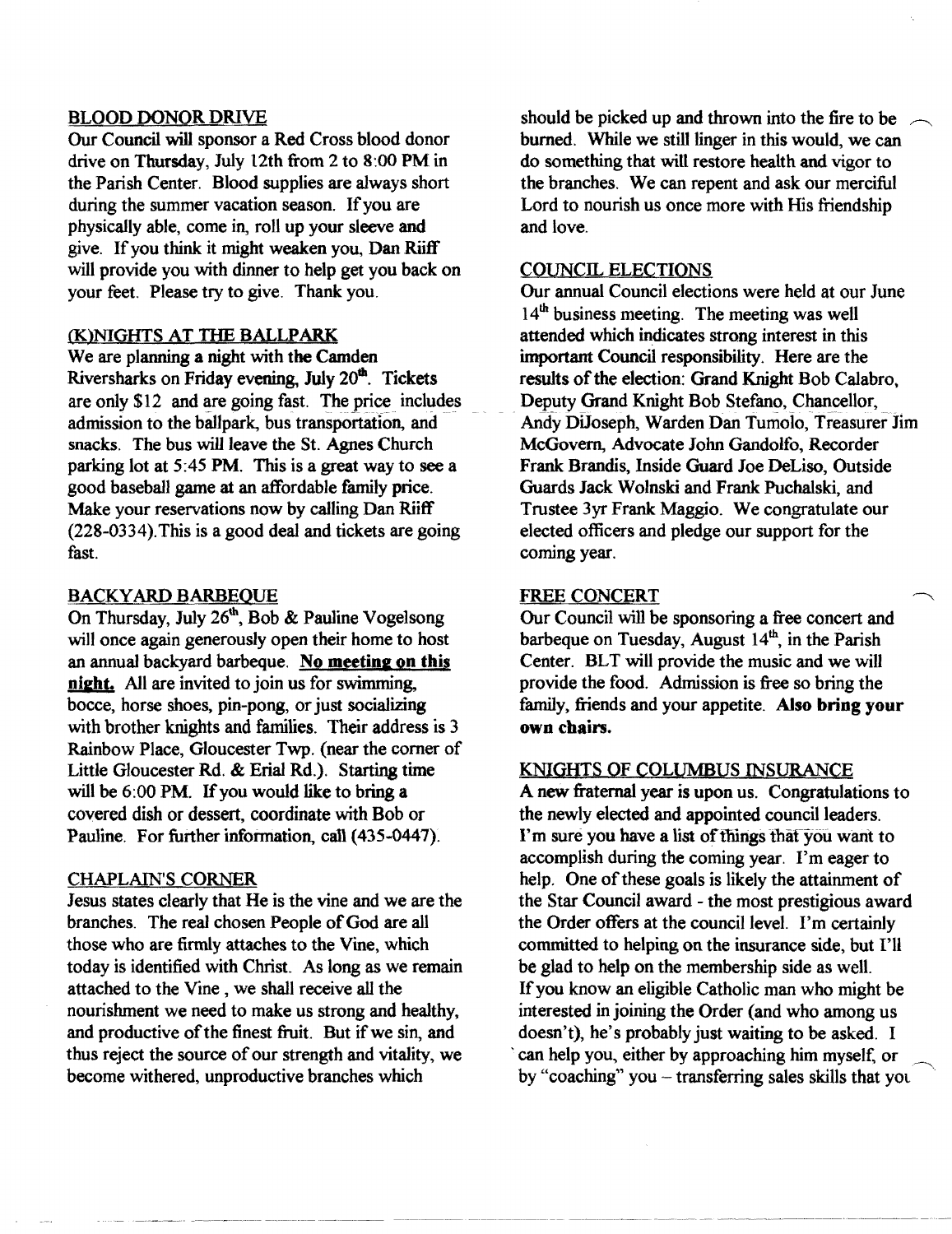$\sim$  can use to recruit him and other prospects. As always, I'm at your service. What would be helpful to all of us would be an early start on those goals, rather than waiting until Mayor June. Let's get an early start this year.

Thomas 1. Conway, Jr., FICF, Field Agent

#### FAMILY FRATERNAL BENEFITS

The Knights of Columbus offers special benefits of membership. Among these are unique programs that exist exclusively for K of C families faced with needs that often fall outside traditional insurance plans. The Family Fraternal Benefits package, available to all our good-standing members and their families. adds value to membership in our organization.

- Guaranteed Life Insurance Benefits for Uninsurable Children
- Death Benefits Available for Stillborn/Miscarried Children
- Orphan Benefits
- Member/Spouse Accidental Death Benefits

# MONTE CARLO NIGHT

Our Monte Carlo Night will be held on November  $17<sup>th</sup>$ . It may seem a long way off at this time, but with the enormous amount of planning and work to be done, it really isn't. We will definitely need business sponsors, silent auction items and bottles for the baskets of cheer. See back page.

# FIRST FRIDAY ADORATION

Exposition of the Blessed Sacrament will take place in the St. Agnes Chapel on First Friday, July 6th, following the 9:00 AM Mass, continue until 7:00 PM, and close with Benediction. We are committed to "watch" in half-hour shifts throughout the day. To schedule your time call John Colaianni (228 9528). Please try to stop in during the day to spend time with the Lord.

# FOURTH DEGREE NEWS

The Bishop Schad Assembly meets on the third Wednesday of the month, at 8:00 PM, CHURCH STREET. Note meeting address change.

# JULY BIRTHDAYS AND ANNIVERSARIES

The following Knights or members of their families will celebrate their birthdays this month: Steven Armenia, Kenneth Aukerman, Mrs. Marie Belmont, Pete Brusco, Mrs. Judy Calabrese, Chris Chiaro, Bob Coyle, Mick DiCamillo, Mickey DiCamillo, Jr., Andy DiJoseph, John Hunt, James Kennedy, Joseph O'Hanlon, Mike Russell, Ed Steward, Lisa Toner, Mrs. Pauline Vogelsong, Elizabeth Vogelsong and Marie Woyciechowski.

The following members will celebrate their anniversaries: Mr.& Mrs. Tony DiCarlo, and Mr.& Mrs. Nick Pascale. CONGRATULATIONS!!! If we missed someone's birthday or anniversary, please contact John Gandolfo (227-0447).

# EDITORIAL

July  $1<sup>st</sup>$  marks the start of our new Columbian Year. Here are some programs, scheduled for the month of July, that clearly indicate what we are about. On July 12<sup>th</sup> our Blood Donor Drive is an act of Charity and community service. July  $20<sup>th</sup>$  is our (K)Night at the Ballpark that reflects our commitment to family and Fraternity. Bob Vogelsong's generous backyard barbeque again reflects fraternalism and unity. Don't forget our Free Concert & Barbeque August  $14<sup>th</sup>$ . If at all possible, try to join us in these activities as we unite for another successful Columbian Year. Vivat Jesus.

#### IMPORTANT DATES

- July 5 Officers Meeting (8 PM Church St.)
- July 6 First Friday (St. Agnes Chapel)
- July 12 Council Meeting (8 PM Church St.)
- July 12 Blood Drive (2-8 PM, Parish Center)
- July 20 (K)Nights at the Ballpark (Campbell Field)
- July 26 Backyard Barbeque (6 PM Bob Vogelsong's Yard)
- Aug. 2 Officers Meeting (8 PM Church St.)
- Aug. 3 First Friday (St. Agnes Chapel)
- Aug. 9 Council Meeting (8 PM Church St.)
- Aug. 12 Fr. McGivney's Birthday (1852)
- Aug. 14 Fr. McGivney's Death (1890)
- Aug. 14 Free Concert & Barbeque (Parish Center)
- Aug.23 Installation of Officers (St. Agnes Chapel)